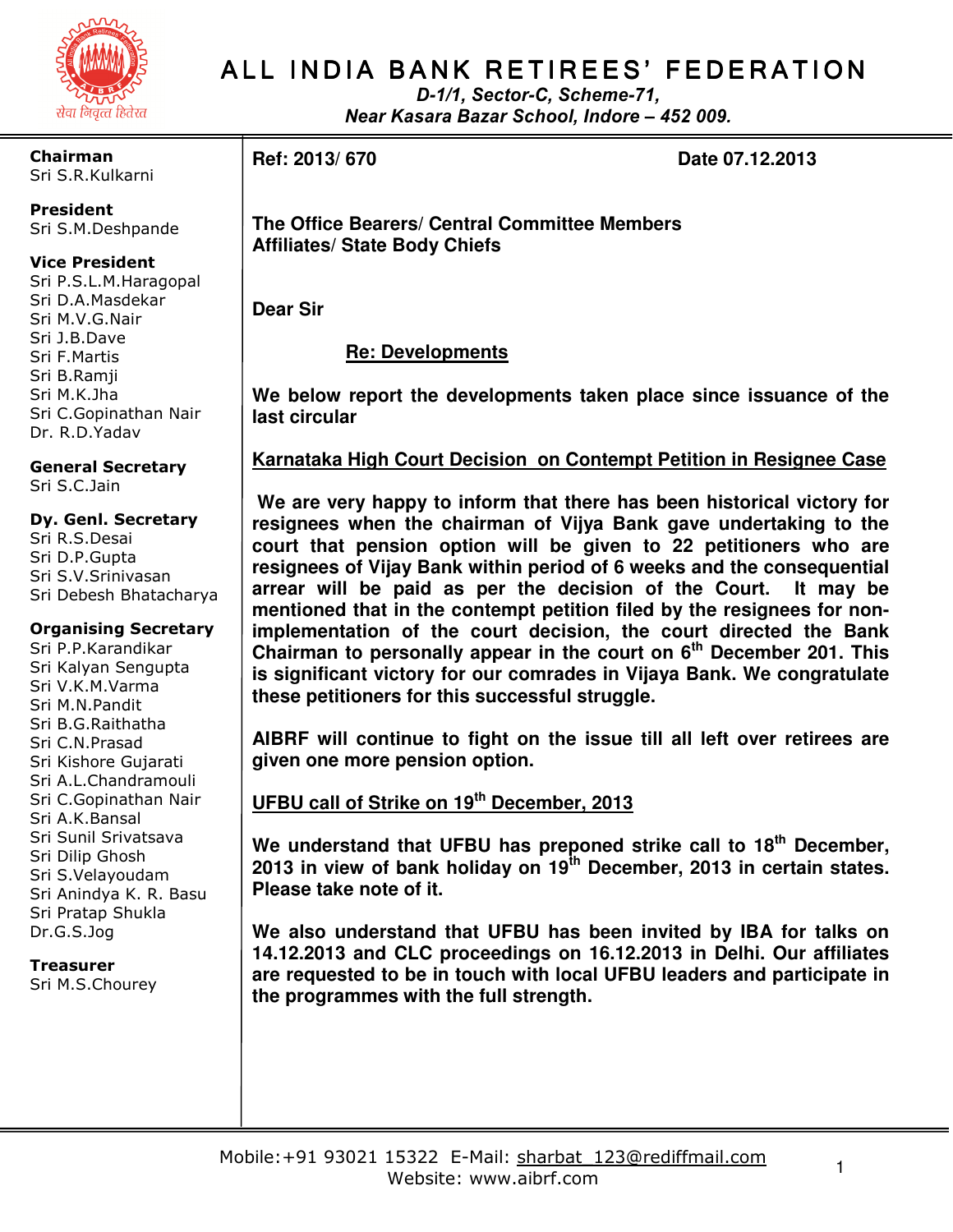

Chairman Sri S.R.Kulkarni

President Sri S.M.Deshpande

#### Vice President

Sri P.S.L.M.Haragopal Sri D.A.Masdekar Sri M.V.G.Nair Sri J.B.Dave Sri F.Martis Sri B.Ramji Sri M.K.Jha Sri C.Gopinathan Nair Dr. R.D.Yadav

General Secretary Sri S.C.Jain

#### Dy. Genl. Secretary

Sri R.S.Desai Sri D.P.Gupta Sri S.V.Srinivasan Sri Debesh Bhatacharya

#### Organising Secretary

Sri P.P.Karandikar Sri Kalyan Sengupta Sri V.K.M.Varma Sri M.N.Pandit Sri B.G.Raithatha Sri C.N.Prasad Sri Kishore Gujarati Sri A.L.Chandramouli Sri C.Gopinathan Nair Sri A.K.Bansal Sri Sunil Srivatsava Sri Dilip Ghosh Sri S.Velayoudam Sri Anindya K. R. Basu Sri Pratap Shukla Dr.G.S.Jog

#### Treasurer

Sri M.S.Chourey

# ALL INDIA BANK RETIREES' FEDERATION

D-1/1, Sector-C, Scheme-71, Near Kasara Bazar School, Indore – 452 009.

### **Uttrakhand Tragedy**

**Our affiliates had responded to our call to donate for rehabilitation of the affected people in Uttrakhand tragedy. Now delegation of AIBRF has handed over cheque of Rs. 4, 00,000 to the officials of PMO for this purpose on 3rd December, 2013.** 

#### **Devastating Cyclone and Flood Occurred in Odisha**

**As all of you know, devastating cyclone followed by heavy rains hit the east coast in Odisha affecting 15 lakh people. More than 3 lakh people had to be evacuated because of this cyclone. It has caused huge loss to the assets and standing crop in the area. We make appeal to our affiliates to contribute for rehabilitation of the affected people and send the amount which we shall remit to the Prime Minister Relief Fund after adding suitable fund from the central pool.** 

**Constitution of Permanent Sub Committee to look into issues of Private Sector/ Foreign Retirees.**

 **As per the decision taken in the Central Committee Meeting held at Banglore, permanent sub-committee of AIBRF is constituted with the following members** 

- **(1) Shri S.V.Srinivasan , DGS as Convenor**
- **(2) Shri C.N.Prasad, Organising Secretary, Member**
- **(3) One member from each bank from private sector/ foreign banks**

**General Secretaries of these organisations will immediately nominate one member on the committee and intimate to us so it can start functioning.** 

**The Convenor will take suitable steps to identify the issues in consultations with these organisations and formulate strategy for taking up the identified issues for solution.** 

### **Nomination to the Central Committee**

**We have since received the nomination to the central committee from the following affiliates as per their entitlement** 

**All India Syndicate Bank Retirees' Association (1) Shri N.T.Hegde, President (2) Shri K.Umesh Nayak, Vice President**